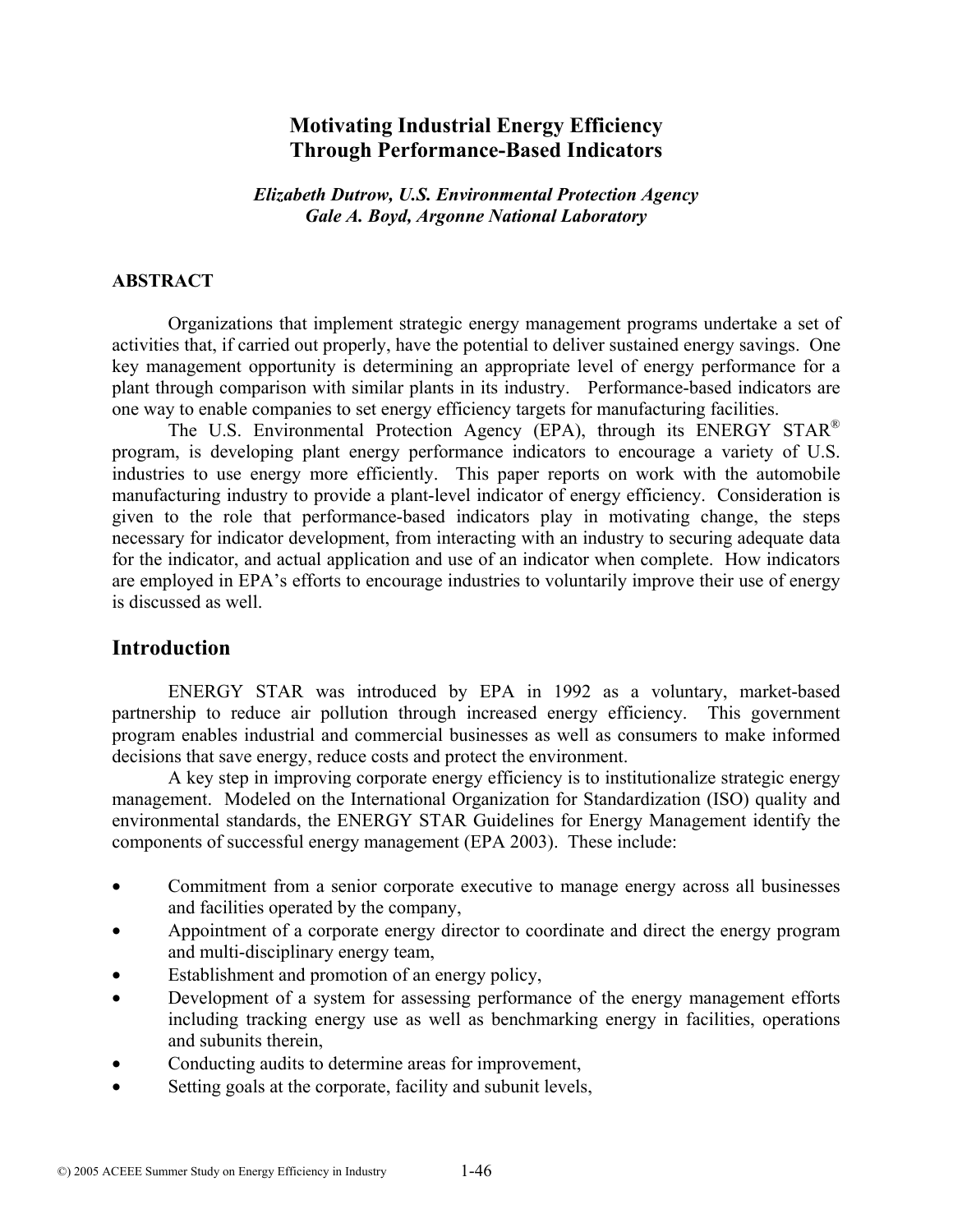- Establishment of an action plan across all operations and facilities, as well as monitoring successful implementation and promoting the value to all employees, and,
- Rewarding the success of the program.

 Of the major steps in energy management program development, benchmarking energy use by comparing current energy performance to that of a similar entity is a critical. In manufacturing, it may take the form of detailed comparisons of specific production lines or pieces of equipment; or, it may be performed at a higher organizational level by gauging the performance of a single manufacturing plant to its industry. Regardless of the application, benchmarking enables companies to determine whether better energy performance should be expected. It empowers them to set goals and evaluate their reasonableness.

 Boyd (2003) describes early experiences in developing a statistically-based plant energy performance indicator for the purpose of benchmarking manufacturing energy use in the automobile industry. Here the basic concept of benchmarking and the statistical approach employed, more recent experience gained with the automobile industry in developing performance-based energy indicators, the evolution of the analysis done for the auto industry, the final results of this analysis and ongoing efforts by EPA with this industry and others is described.

## **Benchmarking the Energy Efficiency of Industrial Plants**

 Among U.S. manufacturers, few industries participate in industry-wide plant benchmarking. The petroleum and petrochemical industries each support plant-wide surveys conducted by a private company and are provided with benchmarks that address energy use and other operational parameters related to their facilities. Otherwise, most industries have not benchmarked energy use across their plants. As a result, some energy managers find it difficult to determine how well their plants might perform.

 In 2000, EPA and Argonne National Laboratory (ANL) discussed a method for developing benchmarks of energy performance for plant-level energy use within a manufacturing industry. Discussions yielded a plan to use a source of data that would nationally represent manufacturing plants within a particular industry, create a statistical model of energy performance for the industry's plants based on this data along with other available sources for the industry, and establish the benchmark on the comparison of those best practice, or bestperforming plants to the industry. The primary data sources would be the Census of Manufacturing, Annual Survey of Manufacturing, and Manufacturing Energy Consumption Survey collected by the Census Bureau.

## **Scope of an Indicator – Experience with the Auto Manufacturers**

 EPA and ANL initiated discussions about developing a plant-level benchmark with the automobile manufacturers. Companies with manufacturing plants located within the United States were invited to participate in discussions. Initial reaction from most companies was supportive yet skeptical about whether a useful benchmark could be developed. Nevertheless, they agreed to "walk the path" to create one.

 At the outset, the term "plant benchmark" was discussed. Industry engineers routinely develop benchmarks at many levels of plant operation. They felt using the word "benchmark"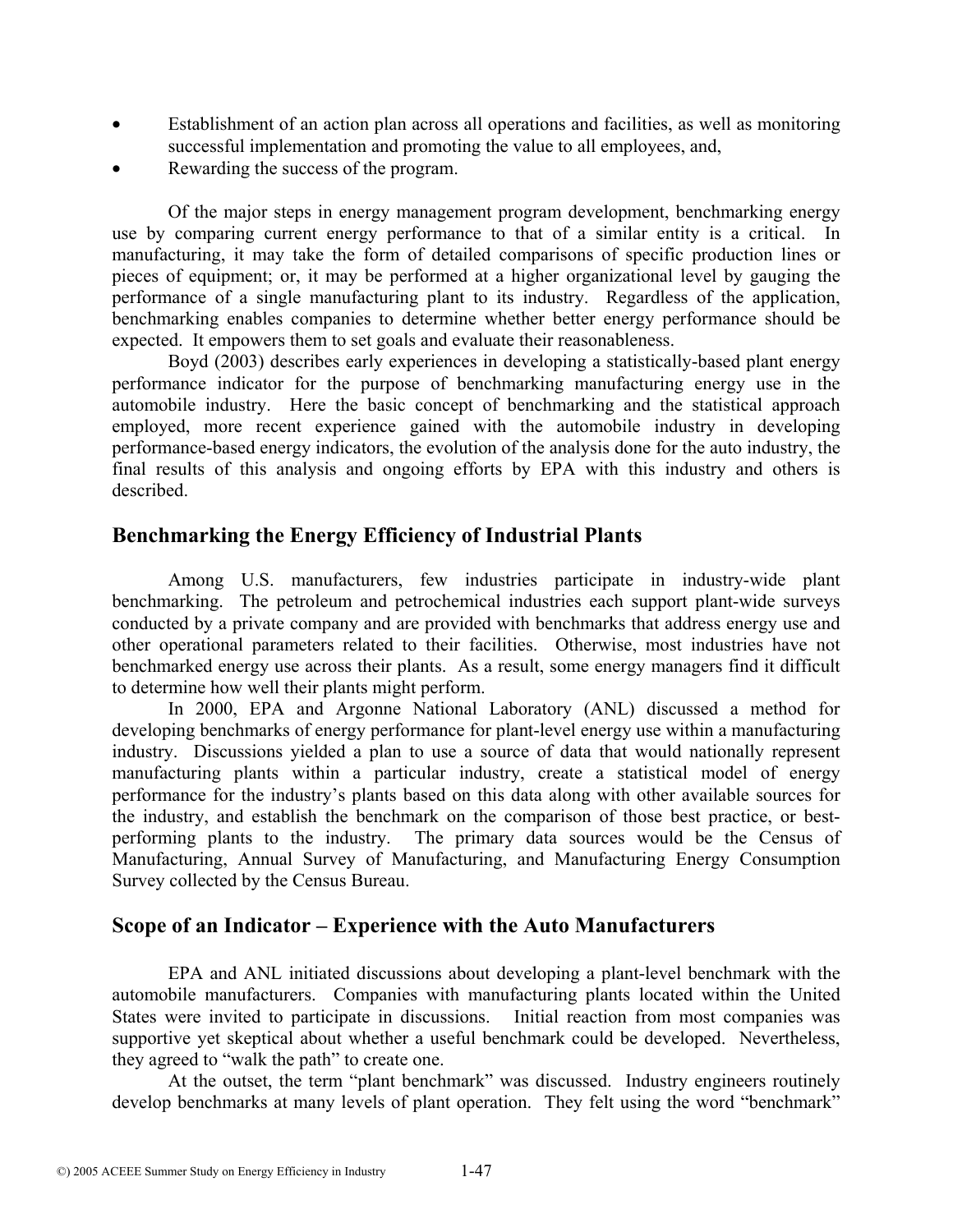was confusing and could imply a particular process or tool. For this reason, it was decided that a more descriptive term would be clearer; thus, ENERGY STAR plant energy performance indicator (EPI) was adopted.

 EPA and ANL defined the scope for the EPI. It would be a plant-level indicator, not process-specific and would relate plant inputs in terms of all types of energy use to plant outputs as expressed in a unit of production. EPA relied upon the Lawrence Berkeley National Laboratory report "Energy Efficiency Improvement and Cost Saving Opportunities for the Vehicle Assembly Industry: An ENERGY STAR® Guide for Energy and Plant Managers" to define the energy focus of the model (Galitsky & Worrell 2000). This energy guide provides a summary of the primary operations within automobile manufacturing plants. These include machining/casting, stamping, body weld, assembly and painting. Of the nearly 60 plants operating in the U.S., the majority were those with body weld, assembly and painting functions contained therein. A few machining and casting plants were operated separately from assembly operations by some manufacturers but these were insignificant in number, and most assembly plants did not contain casting. Thus, it was decided that the EPI would apply only to auto assembly plants which housed the painting operation (a major use of energy in auto manufacturing), vehicle assembly, and body weld. This set of plants also was substantial in number, an important factor for ensuring that no data confidentiality issues would arise.

 The model would be designed to account for major, measurable impacts that affect a plant's energy use. The starting point for EPI development would be the Census data for industrial plants. For the auto industry, this included information on energy use, the fraction of costs representing stampings and engines (to control for assembly plants that included other upstream production activities), and the total value of product shipments for a plant. Upon discussion with the industry, it was decided that instead of the value of product shipments, the number of vehicles produced over the course of a year would be needed. Industry pricing and markups vary widely depending on the model, options, and market conditions, making the total value of product shipments an unreliable measure of production. Production was instead measured as the total number of vehicles produced at a single plant. The type of vehicle produced, i.e. autos, trucks and vans, would also be included in the model. Capacity utilization of the plant was included to account for the fixed and variable components of plant operation. Finally the heating and cooling loads of the plants would differ depending on their local climate/weather, so heating and cooling degree day (HDD/CDD) data would need to be accounted for in the model as well.

## **Statistical Approach**

The goal is to develop an estimate of the distribution of energy efficiency across the industry. Efficiency is the difference between the actual energy use and "best practice," i.e. the lowest energy use achievable. What is achievable is influenced by operating conditions that vary between plants, so the measure of best practice must take these conditions into account. Statistical models are well-suited for accounting for these types of observable conditions, but typically are focused on average practice, not best practice. However, stochastic frontier regression analysis is a tool that can be used to identify "best practice."

The concept of the stochastic frontier analysis that supports the EPI can be easily described in terms of the standard linear regression model, which is reviewed in this section. A more detailed discussion of the evolution of the statistical approaches for estimating efficiency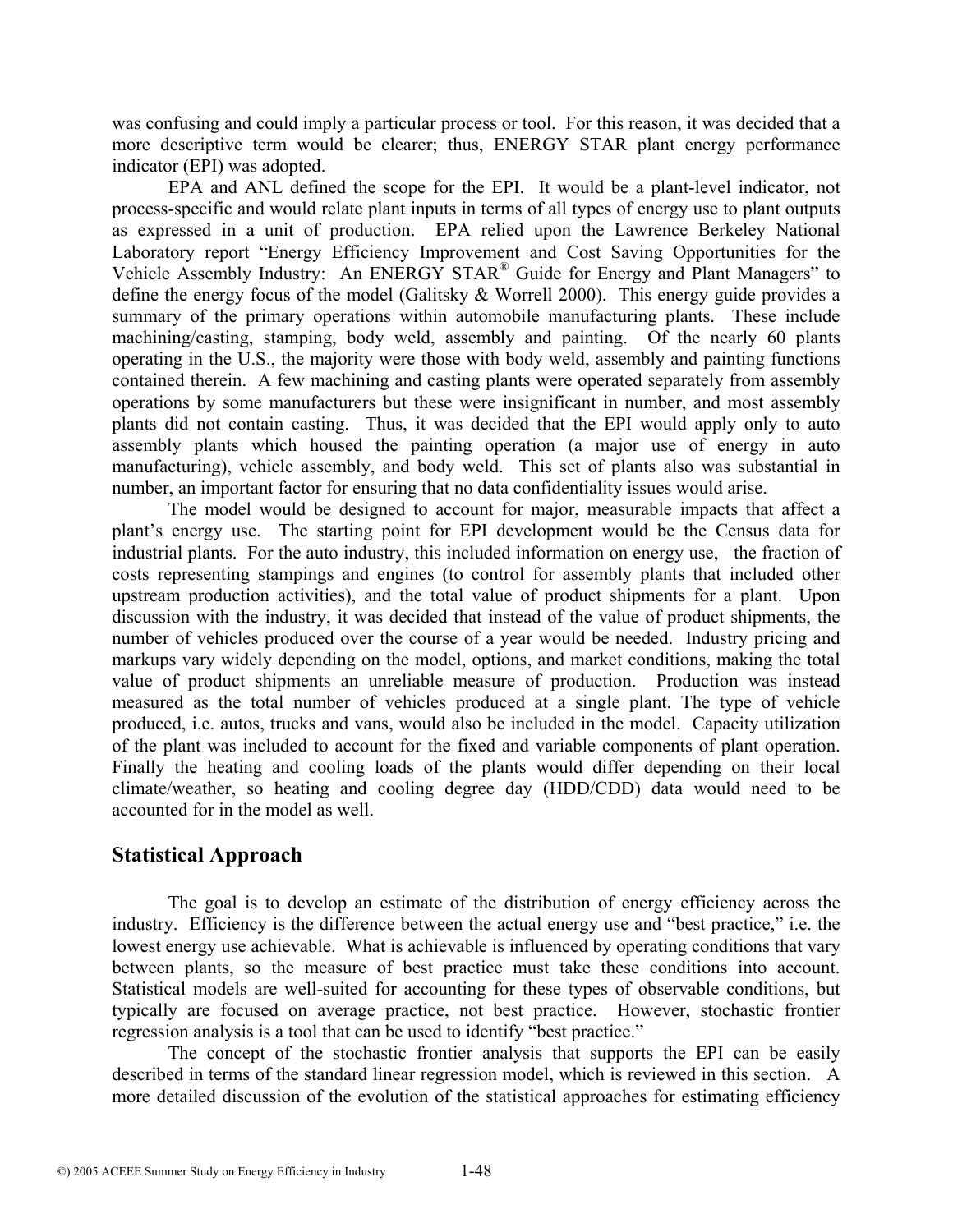can be found in the literature (Green 1993). Consider at first, the simple example of a production process that has a fixed energy component and a variable energy component. A simple linear equation for this can be written as,

$$
E_{t,i} = \alpha + \beta_{y} y_{t,i} \tag{1}
$$

where *t* is the smallest time period of interest,  $i$  is the i<sup>th</sup> plant, and *y* is production.

Given data on energy use and production, the parameters  $\alpha$  and  $\beta$ <sub>y</sub> can be fit via a linear regression model. Since the actual data may not be perfectly measured and this simple relationship between energy and production may only be an approximation of the "true" relationship, linear regression estimates of the parameters rely on the proposition that any departures in the plant data from equation (1) are "random." This implies that the actual relationship, represented by equation (2) includes a random error term, ε, that follows a normal (bell-shaped) distribution with a mean of zero and variance,  $\sigma^2$ . In other words, about half of the actual values of energy use are less than what equation (1) would predict and half are greater.

$$
E_{t,i} = \alpha + \beta_{y} y_{t,i} + \varepsilon_{t,i}
$$
  
\n
$$
\varepsilon \sim N(0, \sigma^{2})
$$
 (2)

The linear regression gives the average relationship between production and energy use. If the departures from the average, particularly those that are above the average, are due to energy inefficiency, we would be interested in a version of equation (1) that gives the "best" or lowest observed energy use. For example, consider that capacity utilization can influence the energy use per unit of production, due to the fixed and variable components of plant energy use (see Figure 1). A regression model can find the line that best explains the average response of energy use per unit of production to a change in utilization rates. The relationship between the lowest energy use per unit of production relative to changes in utilization can be obtained by shifting the line downward so that all the actual data points are on or above the line. This "corrected" ordinary least squares (COLS) regression is one way to represent the frontier.

While the COLS method has its appeal in terms of simplicity, a more realistic view is that not all the differences between the actual data and the frontier are due to efficiency. Since we recognize that there may still be errors in data collection/reporting, effects that are unaccounted for in the analysis, and that a linear equation is an approximation of the complex factors that determine manufacturing energy use, we still wish to include the statistical noise, or "random error," term in the analysis,  $v_{t,i}$ , but also add an second random component,  $u_{t,i}$ , to reflect energy inefficiency<sup>1</sup>. If we expand the simple example of energy use and production to include a range of potential effects we can write the more general version of the stochastic frontier model as,

<sup>&</sup>lt;sup>1</sup> By random we mean that this effect is not directly measurable by the analyst, but that it can be represented by a probability distribution.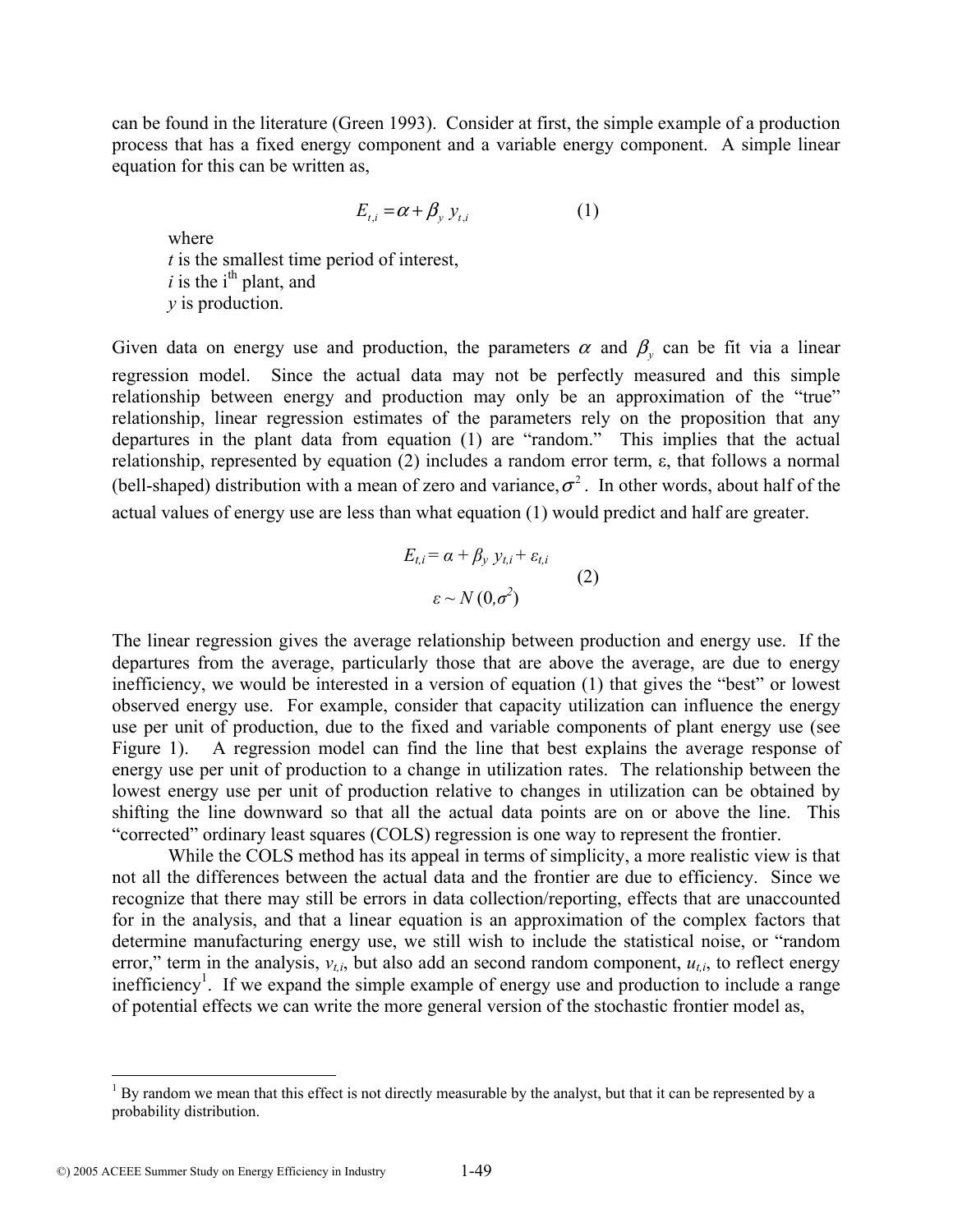$$
E_{t,i} = f(Y_{t,i}, X_{t,i}, Z_{t,i}; \beta) + \varepsilon_i
$$
  
\n
$$
\varepsilon_i = u_i - v_i \qquad \qquad v \sim N[0, \sigma_v^2],
$$
\n(3)

where,

*E* is energy use, either electricity, non-electric energy, or total primary energy, *Y* is production, measured by either physical production or total value, *X* includes systematic economic decision variables (i.e. non-energy production inputs like the amount of labor hours worked or materials processed), *Z* includes systematic external factors (i.e. heating and cooling loads), and, *β* includes all the parameters to be estimated.

We assume that energy (in)efficiency, *u*, is distributed according to some one-sided statistical distribution<sup>2</sup>, for example gamma, exponential, truncated normal, etc. It is then possible to estimate the parameters of equation (3), along with the distribution parameters of *u*.

**Figure 1. Average and Corrected Linear Regression of Production and Energy** 



<sup>&</sup>lt;sup>2</sup> We also assume that the two types of errors are uncorrelated,  $\sigma_{u,v} = 0$ .

 $\overline{a}$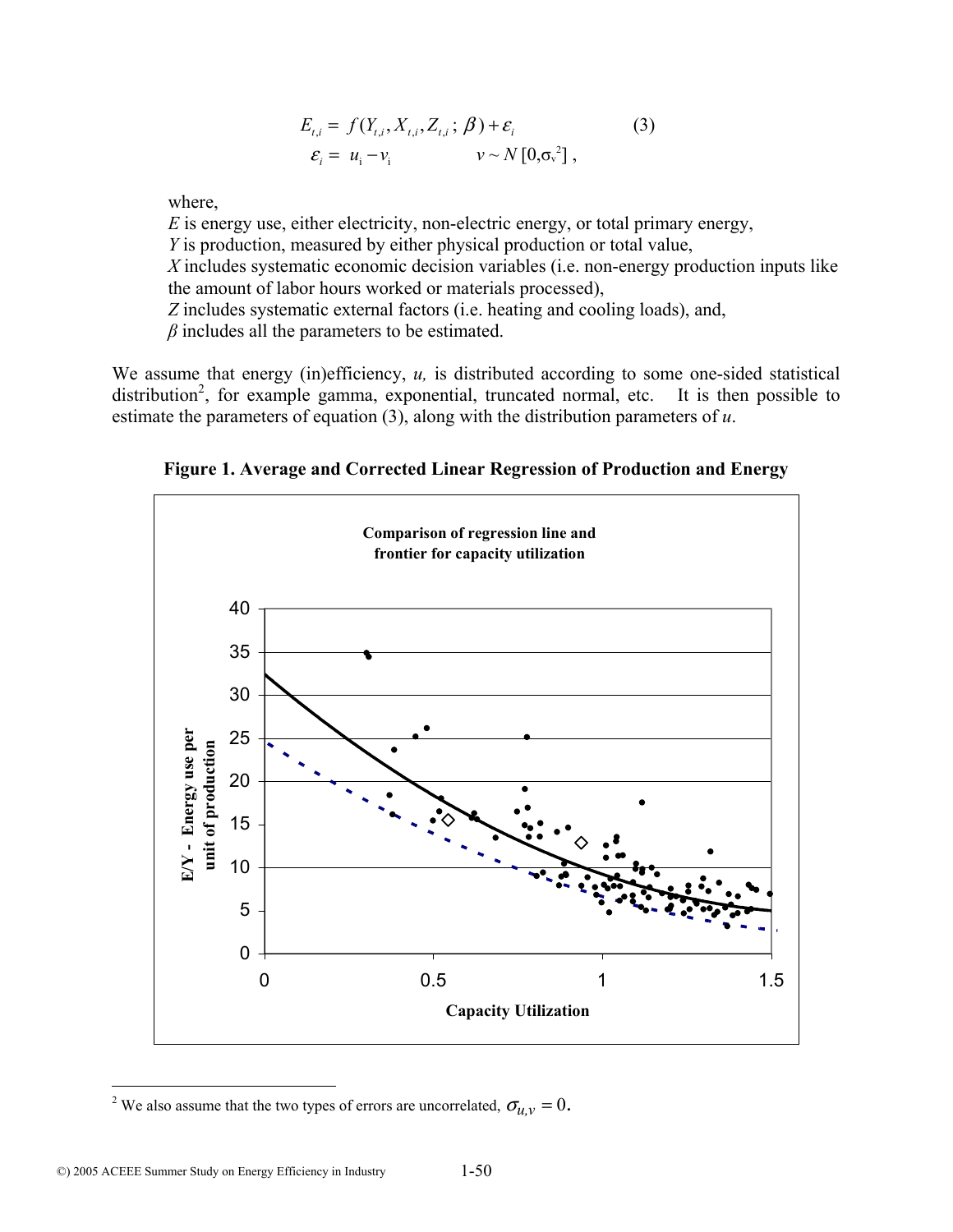One advantage of the approach is that the parameters used to normalize for systematic effects and describe the distribution of efficiency are jointly estimated. The standard regression model captures the behavior of the average (see solid line in Figure 1), but the frontier regression (the dotted line in Figure 1) captures the behavior of the best performers. For example, if the best performing plants were less sensitive to capacity utilization because they use better shutdown procedures, then the estimated slope of the frontier capacity utilization curve would not be as steep as the slope for the average plants.

Given data for any plant, we can use equation (4) to compute the difference between the actual energy use and the predicted frontier energy use

$$
E_{t,i} - f(Y_{t,i}, X_{t,i}, Z_{t,i}; \beta) + v_i = u_i
$$
 (4)

Since we have estimated the probability distribution of *u*, equation (5) represents the probability that the plant inefficiency is no greater than this computed difference

$$
Pr(inefficiency \le E_{t,i} - f(Y_{t,i}, X_{t,i}, Z_{t,i}; \beta) + v_i)
$$
 (5)

This is the EPI score and is the same as a *percentile ranking of the energy efficiency* of the plant. In practice we only can measure  $E_{t,i} - f(Y_{t,i}, X_{t,i}, Z_{t,i}; \beta) = u_i - v_i$ , so this implies that the EPI score is affected by the random component of  $v_i$ , i.e. the score will reflect the random influences that are not accounted for by the function  $f(\cdot)$ . Since this ranking is based on the distribution of inefficiency for the entire industry, but normalized to the specific systematic factors of the given plant, this statistical model allows the user to answer the hypothetical but very practical question, "How does my plant compare to everyone else's in my industry, *if all other plants* were similar to mine?"

#### **Evolution of the Model**

 The model evolved over a period of time, based on comments from industry reviewers and subsequent analyses. Industry tested each version of the model. Companies were asked to input actual data for all of their plants and then to determine whether the results were consistent with any energy efficiency assessments that may have been made for these plants. The industry's comments improved the EPI.

 One example of an adjustment made based on industry comment is production capacity. ANL suggested a common definition of production capacity was needed. Auto industry representatives decided to define production capacity as two standard shifts per day with seven hours per shift and 244 days worked for the year multiplied by the number of vehicles produced per hour.

 The model equations were provided to reviewers in the form of a spreadsheet. The spreadsheet allowed them to input their own plant data and view the results.

The first version of the model was based on total site energy, i.e. the total Btu's of fuels and electricity. The industry response was initially quite positive, and participants requested the model provide separate scores for electricity and fuel use. Since some plants cool, or "temper," the outside air and others do not, it was suggested that ANL control for this effect, so that plants with "air-tempering" do not set an unrealistic frontier.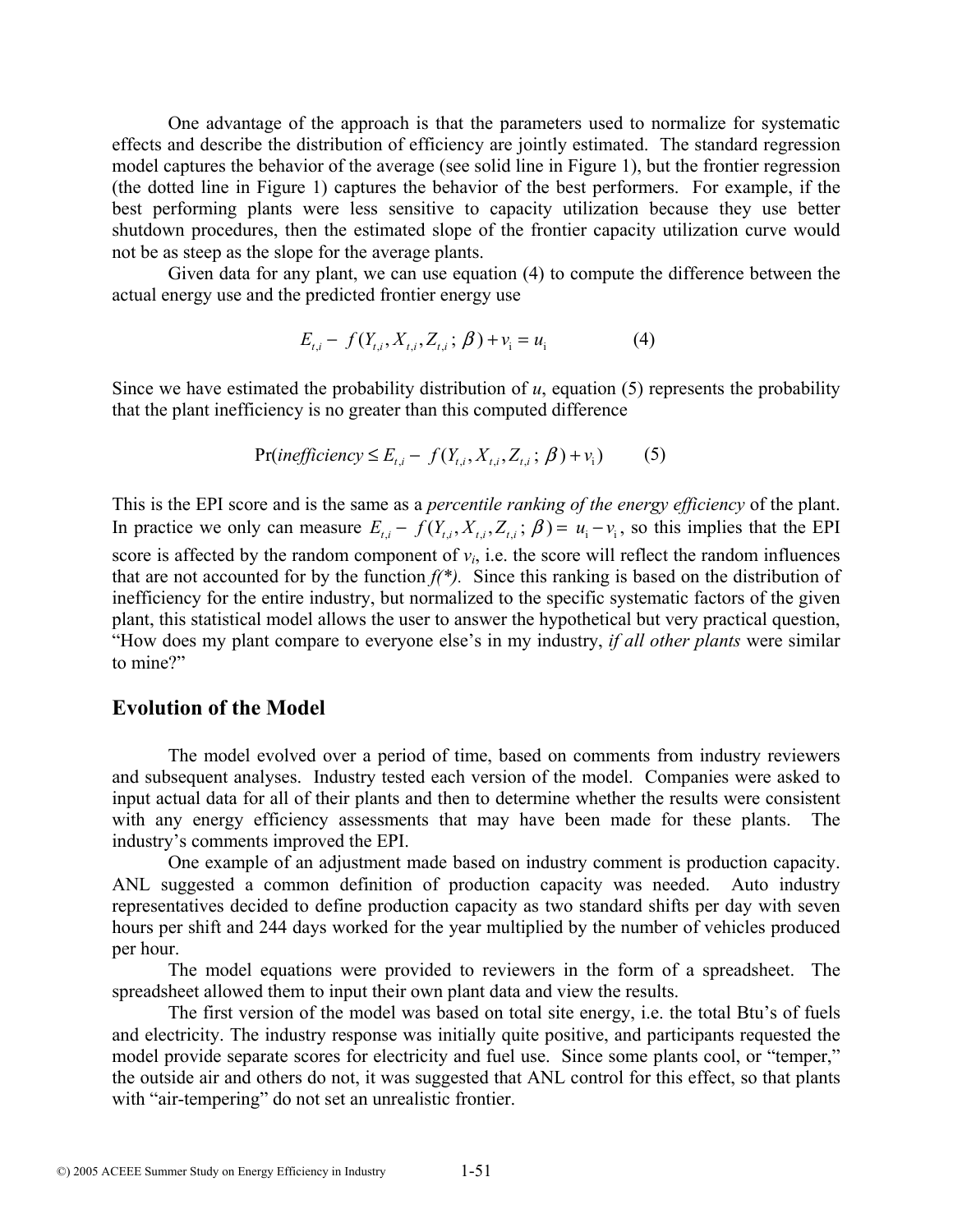A subsequent version of the model was prepared that included a control for the airtempering effect for the electricity, with a separate model without this effect for fuel use. This model underwent further review and generated a suggestion from industry that the size of vehicle should influence energy use. The model only distinguished between autos, and "large vehicles" including trucks, sport utility vehicles (SUVs) and vans. Industry reviewers suggested that wheelbase size would better reflect the differences, so data on the wheelbase of the vehicles produced in each plant was compiled and the model was updated again.

The resulting model was better at adjusting for vehicle size, but additional industry comments identified some unrealistic adjustments for capacity utilization and for air-tempering. This lead to the identification of some erroneous plant data which was excluded from the analysis and additional modeling. Careful attention was given to how the air-tempering variable was implemented; specifically, the adjustment was no longer treated as linear, but declined when the cooling load dropped.

Throughout the process the approach provided statistical tests to determine the confidence level of the adjustment factors that would, or would not be included. Adjustments for plant size were tested, but found not to have sufficient levels of statistical confidence to remain in the model. The final version of the equations for electricity and fuels are

|                  | $E'_{\mathcal{N}} = A + \beta_1 W B A S E + \beta_2 H D D + \beta_3 H D D^2 + \beta_4 U t i l + \beta_5 C D D + \beta_6 C D D^2 + u_i - v_i$ |
|------------------|----------------------------------------------------------------------------------------------------------------------------------------------|
| Where            |                                                                                                                                              |
| E                | $=$ total site electricity use in kWh                                                                                                        |
| Y                | = number of vehicles produced                                                                                                                |
| <b>UTIL</b>      | $=$ plant utilization rate, defined as output/capacity                                                                                       |
| <b>HDD</b>       | = heating degree days for the plant location and year                                                                                        |
| HDD <sup>2</sup> | $=$ HDD squared                                                                                                                              |
| <b>CDD</b>       | $=$ cooling degree days for the plant location and year if the                                                                               |
|                  | plant is air tempered and zero otherwise                                                                                                     |
| CDD <sup>2</sup> | $=$ CDD squared                                                                                                                              |
| <b>WBASE</b>     | = wheelbase of the largest vehicle produced                                                                                                  |
|                  | $\beta$ is the vector of parameters to be estimated, $v \sim N(0, \sigma_v^2)$ , and $u \sim \Gamma(\theta, P)$ .                            |

and

|                   | $F/_{\text{Y}} = A + \beta_1 W B A S E + \beta_2 U t i l + \beta_3 U t i l^2 + \beta_4 H D D + \beta_5 H D D^2 + u_i - v_i$ |
|-------------------|-----------------------------------------------------------------------------------------------------------------------------|
| Where             |                                                                                                                             |
| $\mathbf F$       | $=$ total site fossil fuel use in 10 <sup>6</sup> Btu                                                                       |
|                   | $=$ number of vehicles produced                                                                                             |
| <b>WBASE</b>      | = wheelbase of the largest vehicle produced                                                                                 |
| <b>UTIL</b>       | $=$ plant utilization rate, defined as output/capacity                                                                      |
| UTIL <sup>2</sup> | $=$ UTIL squared                                                                                                            |
| <b>HDD</b>        | $=$ heating degree days for the plant location and year                                                                     |
| HDD <sup>2</sup>  | $=$ HDD squared                                                                                                             |
|                   | $\beta$ is the vector of parameters to be estimated, $v \sim N(0, \sigma_v^2)$ , and $u \sim \Gamma(\theta, P)$ .           |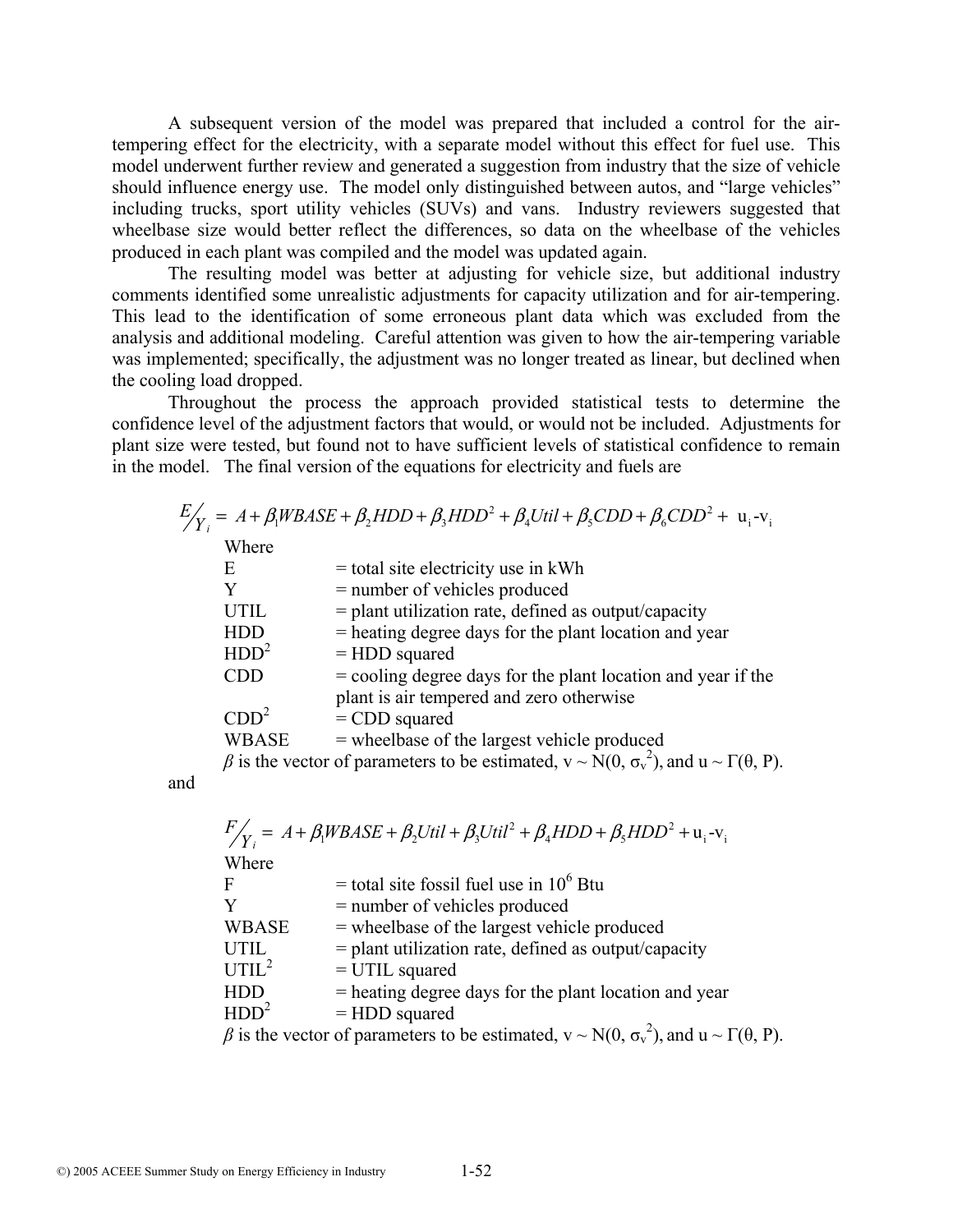| <b>Table 1: Electricity Energy Model Estimates</b> |                 |                       |          |  |  |  |
|----------------------------------------------------|-----------------|-----------------------|----------|--|--|--|
| Variable                                           | <b>Estimate</b> | <b>Standard Error</b> | t-ratio  |  |  |  |
| Constant                                           | 369.39          | 86.89835              | 4.25     |  |  |  |
| <b>WBASE</b>                                       | 2.77            | 9.88E-02              | 28.13    |  |  |  |
| <b>HDD</b>                                         | $-48.41$        | 26.26136              | $-1.84$  |  |  |  |
| HDD <sup>2</sup>                                   | 4.79            | 2.60086               | 1.84     |  |  |  |
| <b>UTILIZATION RATE</b>                            | $-138.61$       | 34.31109              | $-4.04$  |  |  |  |
| CDD (if plant is air-tempered)                     | $-59.32$        | 5.22852               | $-11.34$ |  |  |  |
| $CDD2$ (if plant is air-tempered)                  | 41.90866        | 0.988851              | 42.38    |  |  |  |
| error distribution parameters                      |                 |                       |          |  |  |  |
| $\theta$                                           | 2.78E-03        | $6.52E-04$            | 4.27     |  |  |  |
| P                                                  | 0.542444        | 0.116438              | 4.659    |  |  |  |
| $\sigma_{\rm v}$                                   | 3.51E-05        | 4.84E-03              | 0.007    |  |  |  |

The parameters of the final version of the model are shown in Tables 1 and 2.

| <b>Table 2: Fuel Energy Model Estimates</b> |                 |                       |          |  |  |  |
|---------------------------------------------|-----------------|-----------------------|----------|--|--|--|
| <b>Variable</b>                             | <b>Estimate</b> | <b>Standard Error</b> | t-ratio  |  |  |  |
| Constant                                    | 3.826872        | 0.837056              | 4.572    |  |  |  |
| <b>WBASE</b>                                | 3.22E-02        | $6.10E-04$            | 52.726   |  |  |  |
| <b>UTIL</b>                                 | $-6.78767$      | 1.280148              | $-5.302$ |  |  |  |
| UTIL <sup>2</sup>                           | 2.398563        | 0.622385              | 3.854    |  |  |  |
| <b>HDD</b>                                  | $-0.54486$      | 0.121115              | $-4.499$ |  |  |  |
| HDD <sup>2</sup>                            | 0.109983        | 1.31E-02              | 8.385    |  |  |  |
| error distribution parameters               |                 |                       |          |  |  |  |
| $\theta$                                    | 0.267789        | 6.94E-02              | 3.861    |  |  |  |
| P                                           | 0.723982        | 0.144349              | 5.016    |  |  |  |
| $\sigma_{\rm v}$                            | 7.01E-03        | 6.98E-02              | 0.1      |  |  |  |

## **Judging Auto Assembly Plant Energy Efficiency - How the EPI Works**

 The auto assembly EPI scores the energy efficiency of an auto assembly plant based in the United States. To use the tool, the following information must be available for a plant:

- annual energy use for the current year and a baseline year as defined by the user,
- number of vehicles produced in the current and baseline years,
- linespeed, the number of vehicles produced per hour,
- wheelbase of largest vehicle produced at the plant,
- whether or not the air in the plant is cooled, or tempered, and,
- a five digit zip-code for the location of the plant if the default 30-year average HDD and CDD data are used, otherwise the user provides actual annual HDD and CDD.

Based on these data inputs, the EPI will report a score for the plant in the current time period that reflects the relative energy efficiency of the plant compared to that of the industry. It is a percentile score on a scale of zero to one hundred (0-100). Plants that score 75 or better are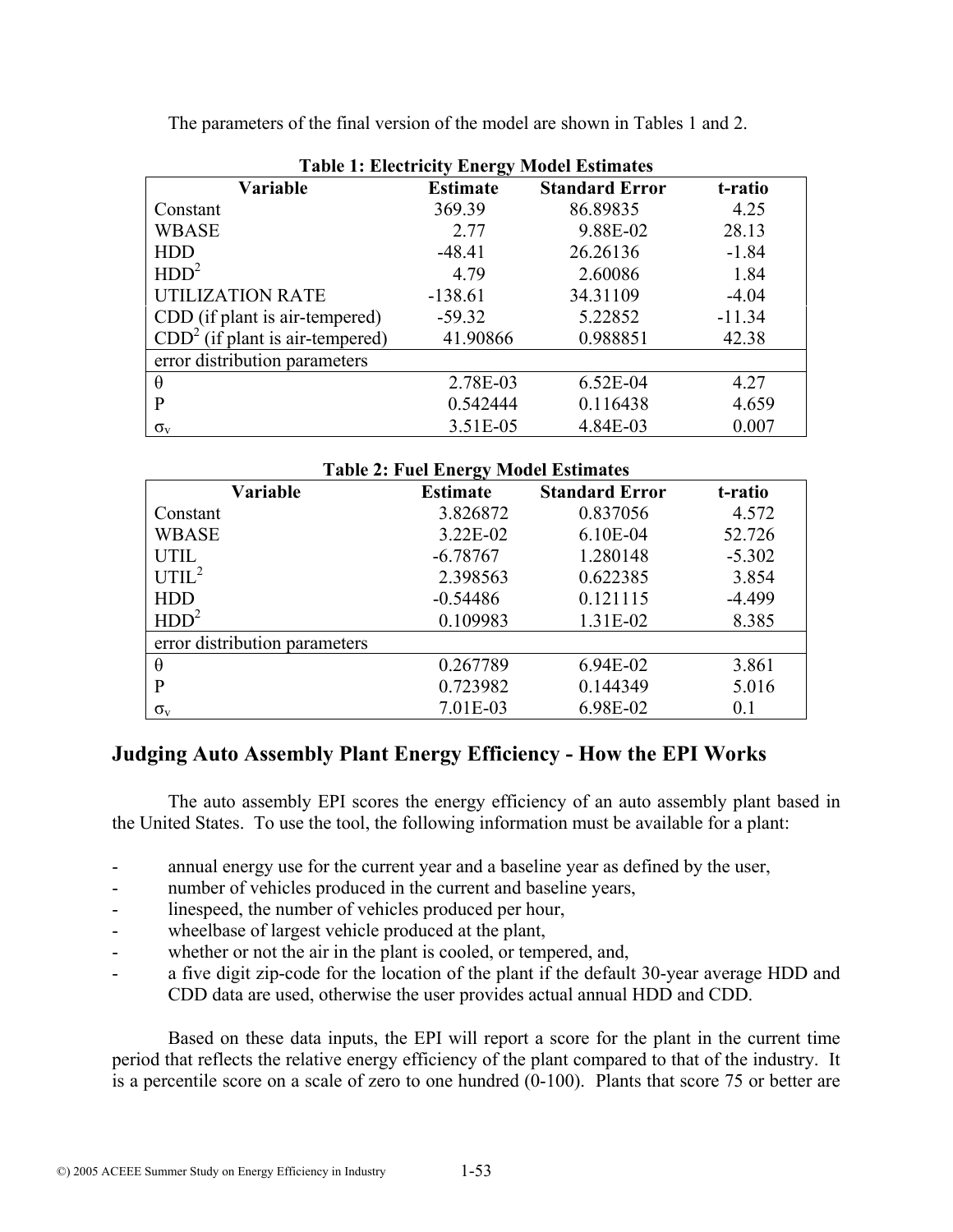classified as efficient. (ENERGY STAR defines the  $75<sup>th</sup>$  percentile as efficient.) A score of 75 means a particular plant is performing better than 75 percent of the plants in the industry.

The model also reports on the average plant in the industry (defined as the  $50<sup>th</sup>$  percentile). Aside from scoring, an industrial user can determine the energy output ratio (mMBtu/vehicle) and an annual energy cost in dollars per year calculated from national cost figures for the current and baseline years as well as for the average and efficient plants. While the underlying model was developed from data for U.S.-based assembly plants, it does not reveal any confidential information.

### **Use of the ENERGY STAR Auto Assembly EPI**

 After three years of work with the auto manufacturers, the ENERGY STAR auto assembly EPI is now complete. EPA intends to use this model to motivate change in energy use in U.S.-based automobile manufacturing. Working closely with the manufacturers through an ENERGY STAR focus on energy efficiency in auto manufacturing, EPA promotes strategic energy management among the companies in this industry. Already the corporate energy managers in these companies are making plans to use the EPI to motivate change. One has expressed the plan to calculate EPI scores for each plant and perhaps provide EPI goals to the plants. While not required to report actual plant scores, companies informally have shared their success in using the EPI, and one company noted it has improved a plant score in the past year.

 In the meantime, the EPI is available to the public on the ENERGY STAR website. EPA will continue to work closely with the industry to challenge improvement based on the EPI's ability to score performance. The industry has requested periodic updates of the model as the industry's energy performance improves so that the EPI will continue to be a challenge.

 EPA is considering the option of offering the ENERGY STAR for industrial plants that score 75 or greater along with meeting a few yet-to-be-defined requirements. This system would be similar to that offered by EPA in the commercial and public sectors for recognizing building performance. Industry has been positive about this potential opportunity for recognition of their energy achievements. Finally, EPA is working with additional industries (including cement, corn refining, and glass) to create EPI's to help motivate greater energy efficiency and to enable them to compare plant energy performance.

### **References**

- Boyd, G. 2003. "Two Approaches for Measuring the Efficiency Gap Between Average and Best Practice Energy Use: The LIEF Model 2.0 and the ENERGY STAR Performance Indicator." In *Proceedings of the ACEEE 2003 Summer Study on Energy Efficiency in Industry, 6:24-38.* Tarrytown, New York: American Council for an Energy-Efficient Economy.
- Dutrow, E. and T. Hicks. 2003. "Encouraging Development of Sustainable Energy Management Systems in the Manufacturing Sector." In *Proceedings of the ACEEE 2003 Summer Study on Energy Efficiency in Industry, 2:23-28.* Washington, D.C.: American Council for an Energy-Efficient Economy.